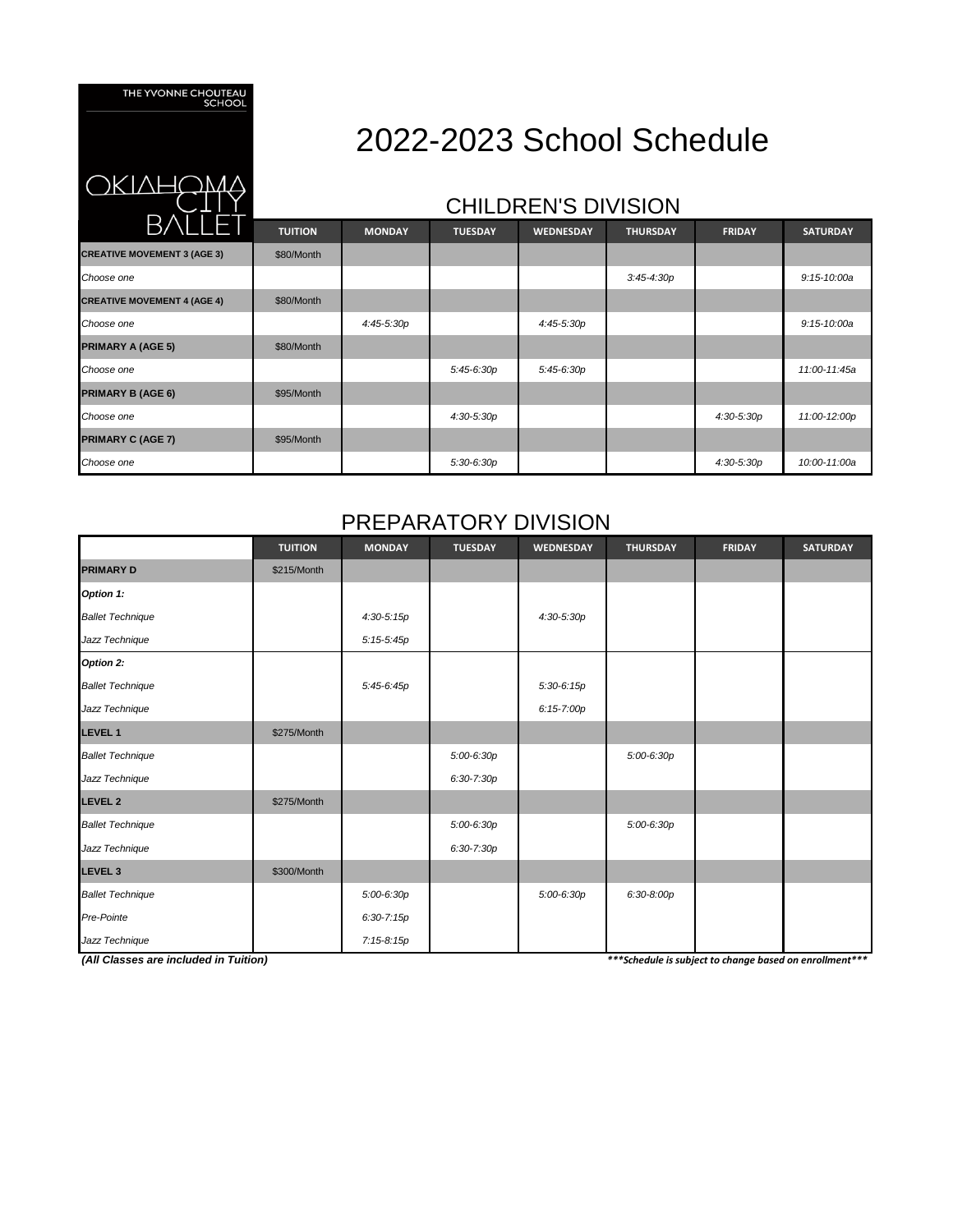THE YVONNE CHOUTEAU<br>SCHOOL

**JKIVHÌ** 

## 2022-2023 School Schedule

#### PRE-PROFESSIONAL DIVISION

| D/\LLE I                            | <b>TUITION</b> | <b>MONDAY</b>  | <b>TUESDAY</b> | <b>WEDNESDAY</b> | <b>THURSDAY</b> | <b>FRIDAY</b> | <b>SATURDAY</b> |
|-------------------------------------|----------------|----------------|----------------|------------------|-----------------|---------------|-----------------|
| <b>LEVEL 4</b>                      | \$375/Month    |                |                |                  |                 |               |                 |
| <b>Ballet Technique</b>             |                | $5:00-6:30p$   |                | $5:00-6:30p$     | 5:00-6:30p      |               |                 |
| Pointe                              |                | $6:30 - 7:15p$ |                | $6:30 - 7:15p$   | $6:30 - 7:15p$  |               |                 |
| Character / Jazz Technique / Modern |                | 7:15-8:15p     |                |                  |                 |               |                 |
| LEVEL 5                             | \$400/Month    |                |                |                  |                 |               |                 |
| <b>Ballet Technique</b>             |                | 5:00-6:30p     | 5:00-6:30p     | $5:00-6:30p$     | $5:00-6:30p$    |               |                 |
| Pointe                              |                | $6:30 - 7:15p$ | 6:30-7:30p     | $6:30 - 7:15p$   | $6:30 - 7:15p$  |               |                 |
| Modern / Jazz Technique / Character |                | 7:15-8:15p     |                |                  |                 |               |                 |
| Contemporary                        |                |                | 7:30-8:15p     |                  |                 |               |                 |
| <b>LEVEL 6</b>                      | \$400/Month    |                |                |                  |                 |               | (optional)      |
| <b>Ballet Technique</b>             |                | $5:00-6:30p$   | 5:00-6:30p     | 5:00-6:30p       | 5:00-6:30p      |               | $9:30 - 11:00a$ |
| Pointe                              |                | $6:30 - 7:15p$ | $6:30 - 7:30p$ | $6:30 - 7:15p$   | $6:30 - 7:15p$  |               |                 |
| Modern / Jazz Technique / Character |                | 7:15-8:15p     |                |                  |                 |               |                 |
| Contemporary                        |                |                | 7:30-8:15p     |                  |                 |               |                 |

*(All Classes are included in Tuition)*

*\*\*\*Schedule is subject to change based on enrollment\*\*\**